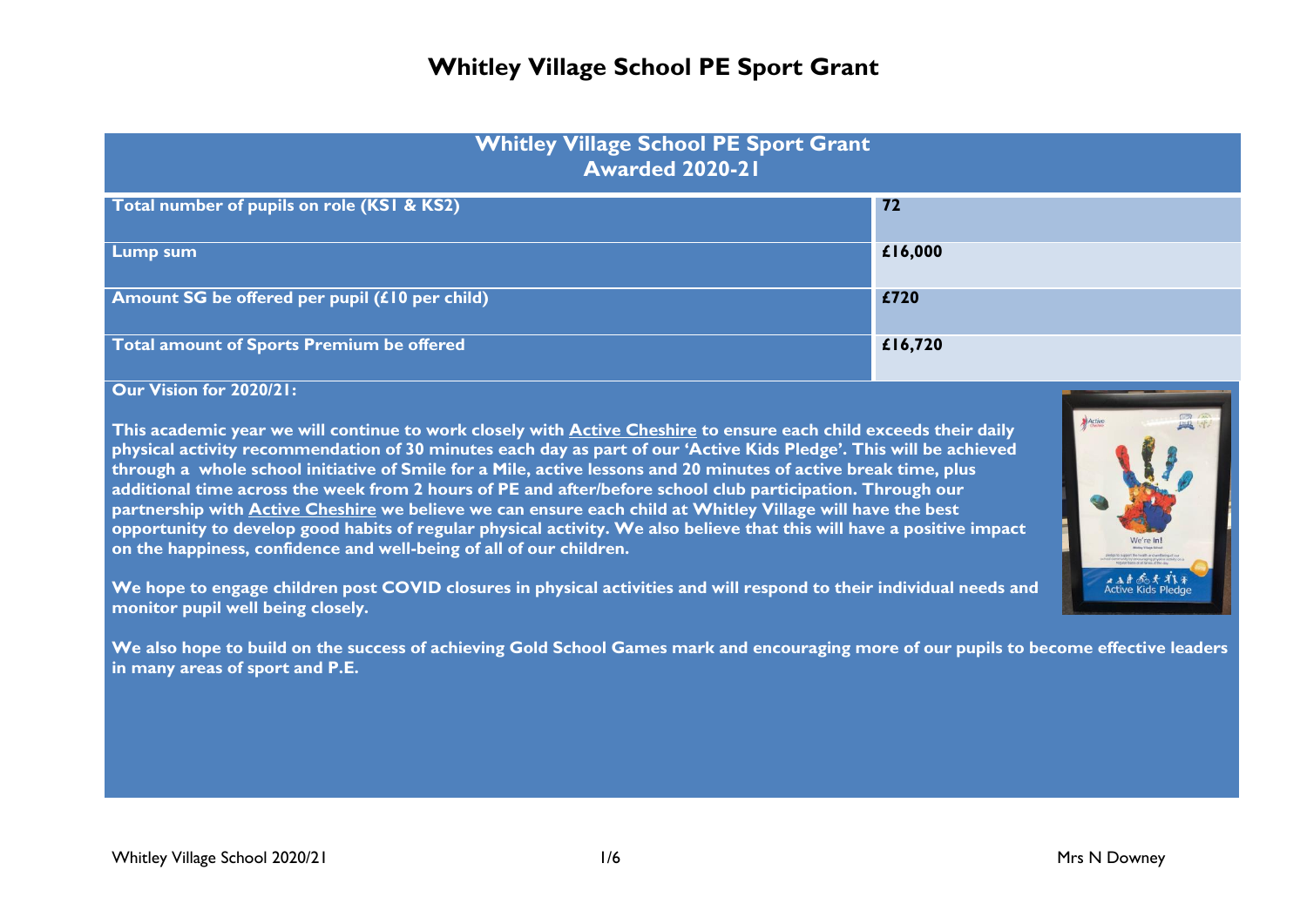### **Action Plan:**

**Due to the COVID-19 worldwide pandemic causing a 'part-closure' of school, many of the proposed plans did not happen in the previous academic year. These are highlighted in red. In addition to this, much of the funding was not spent, but can be allocated to additional provision this academic year.**

| <b>Objective One:</b>                                                                                                                                                                    | <b>Actions:</b>                                                                                                                                                                                                                                                                                                                                                                                                                                                                                                        | <b>Desired Outcome:</b>                                                                                                                                                                                                                                                                                                                             | Cost:                                                                                                                                                                               | Impact: |
|------------------------------------------------------------------------------------------------------------------------------------------------------------------------------------------|------------------------------------------------------------------------------------------------------------------------------------------------------------------------------------------------------------------------------------------------------------------------------------------------------------------------------------------------------------------------------------------------------------------------------------------------------------------------------------------------------------------------|-----------------------------------------------------------------------------------------------------------------------------------------------------------------------------------------------------------------------------------------------------------------------------------------------------------------------------------------------------|-------------------------------------------------------------------------------------------------------------------------------------------------------------------------------------|---------|
| Increase in<br>participation<br>rates in after<br>school clubs -<br><b>Ensure that at</b><br>least 35% of<br>children have<br>extra-curricular<br>sporting<br>opportunities<br>each week | Free after school clubs for all children<br>provided by coaches<br>Staff to offer free after school clubs<br>Extra-curricular sports provision to be<br>extended to more after school clubs<br>(fencing, Tri golf)<br>Children's attendance of clubs to be<br>tracked by PE SL to ensure that a range<br>of clubs are offered. Clubs to be offered<br>to engage children who have not come<br>to a club<br>Identify the least active and children and<br>provide with opportunities to engage in<br>physical activity. | Skills improved - to be demonstrated<br>in PE lessons and success at<br>competitions.<br>Attendance at clubs increased<br>compared to 2020-2021<br>Engagement in competition increased<br>compared to 2020-2021 and better<br>performance at competitions.<br>35%+ engage in extra-curricular sport<br>each week, 10% from non-active<br>population | Fencing club $-$ £200<br>Cost of mini bus hire if<br>larger teams attend.<br>£400<br>(Only once safe to do<br>so)<br>Football coach £720<br>for 12 week block $\times$ 3<br>(L2160) |         |
| <b>Increase</b><br>participation<br>and success in<br>competitive                                                                                                                        | Full engagement with the Vale Royal<br>Schools Sports Partnership<br>Teacher/Teaching Assistants released to                                                                                                                                                                                                                                                                                                                                                                                                           | Every child in KS2 enters an intra<br>and/or inter competition<br>School enters 8+ inter competitions                                                                                                                                                                                                                                               | £500 mini bus hire if<br>larger teams attend.<br>The costs of                                                                                                                       |         |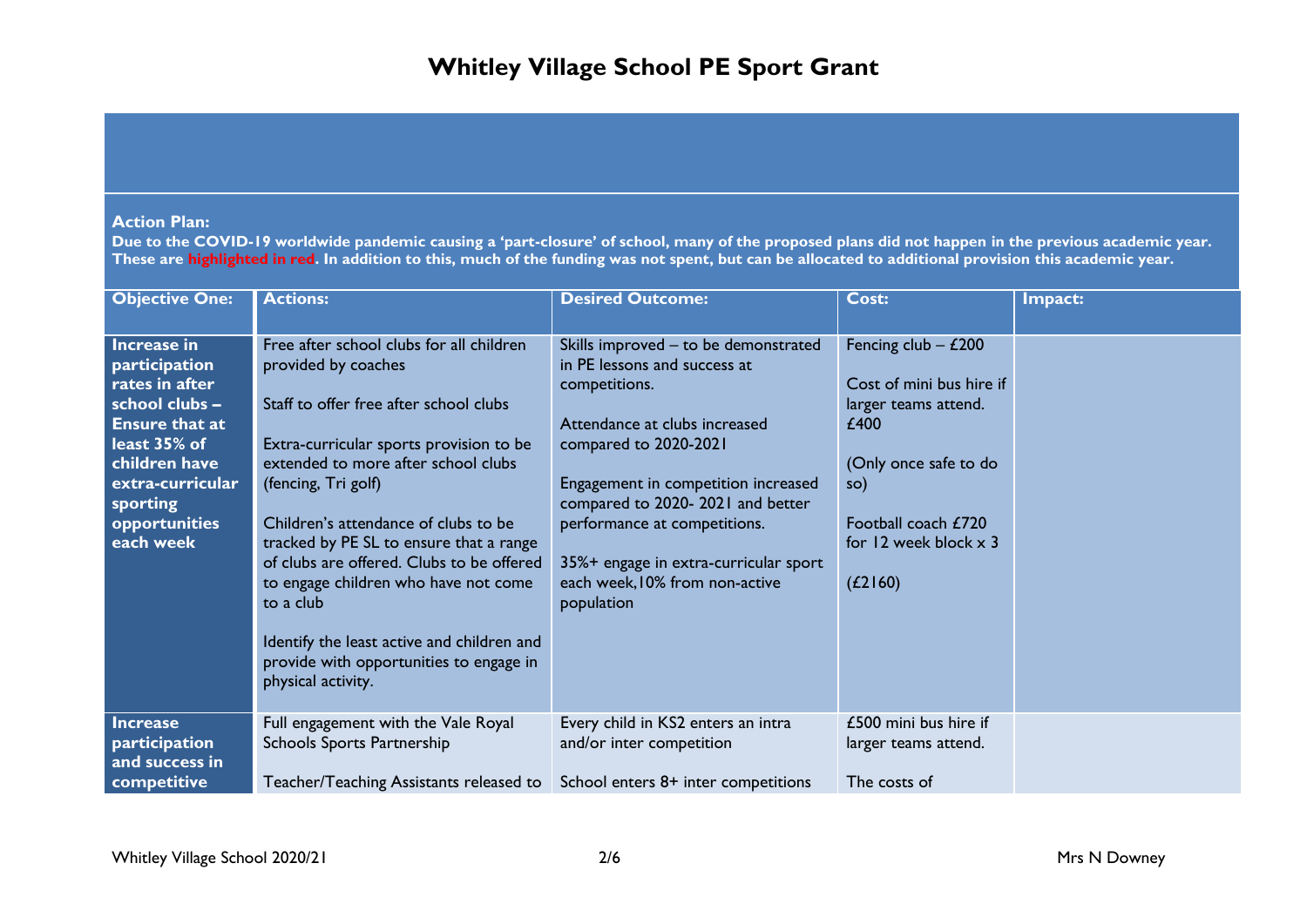| school sports -<br>participate in at<br>least 4 level 2<br>competitions<br>(inc $2$ B/C<br>teams) | attend competitions or prepare for<br>them<br>Transportation to events (eg mini bus /<br>car) as needed<br>Long term plan of up and coming events<br>to be shared with staff.                                                                                                                                                    | School offers 4+ intra competitions<br>Take a B team to 2+ events<br>Mini bus hired to transport children<br>when larger teams are needed.<br>School Sports Week to be attended<br>by children all from across the school.<br>Many of these events are also aimed at<br>less active children.                                                                          | competitions are<br>included in the VRSSP<br>membership.<br>Supply is covered by<br>HLTAs. Transport is<br>provided by staff.<br>If extra competitions<br>are entered 2 days<br>supply may be<br>required. |  |
|---------------------------------------------------------------------------------------------------|----------------------------------------------------------------------------------------------------------------------------------------------------------------------------------------------------------------------------------------------------------------------------------------------------------------------------------|------------------------------------------------------------------------------------------------------------------------------------------------------------------------------------------------------------------------------------------------------------------------------------------------------------------------------------------------------------------------|------------------------------------------------------------------------------------------------------------------------------------------------------------------------------------------------------------|--|
| <b>Strengthen</b><br>subject<br>knowledge,<br>pedagogy, and<br>teaching                           | Specialist coaching in to co-deliver<br>lessons with each class teacher over a<br>half term<br>PE Teaching Resources (PE Hub)<br>New equipment ordered to improve<br>quality and range of PE lessons across<br>the school (including specialist PE<br>equipment for EYFS and SEND)<br>Implement in Ready, Set, Ride<br>programme | All PE teaching across the school is<br>consistently at least good<br>Teachers begin to lead more sessions<br>throughout the year, building to full<br>sessions<br>Staff audit to be completed to tailor<br>CPD around specific needs.<br>Involve TA's in the running of active<br>lessons and skill development.<br>Enrol more staff members onto<br>Ready, Set, Ride | Subscription to VRSSP<br>- £3579 including<br>membership to Youth<br>Sport Trust.<br>Cost of subscription<br>to the P.E hub. £546                                                                          |  |
| <b>Improve the</b><br>quality and<br>range of<br><b>resources</b><br>available                    | Audit and review the current situation<br>with resources.<br>Organisation of resources.<br>Consult with staff as to what our key<br>focus should be when ordering new                                                                                                                                                            | Children will participate in a broader<br>range of sports over the year.<br>Increased confidence to participate in<br>competitions.<br>Less active children to find a sport                                                                                                                                                                                            | £3000 for resources<br>when needed.<br>ND to audit rolling<br>programme with<br>equipment currently in<br>school.                                                                                          |  |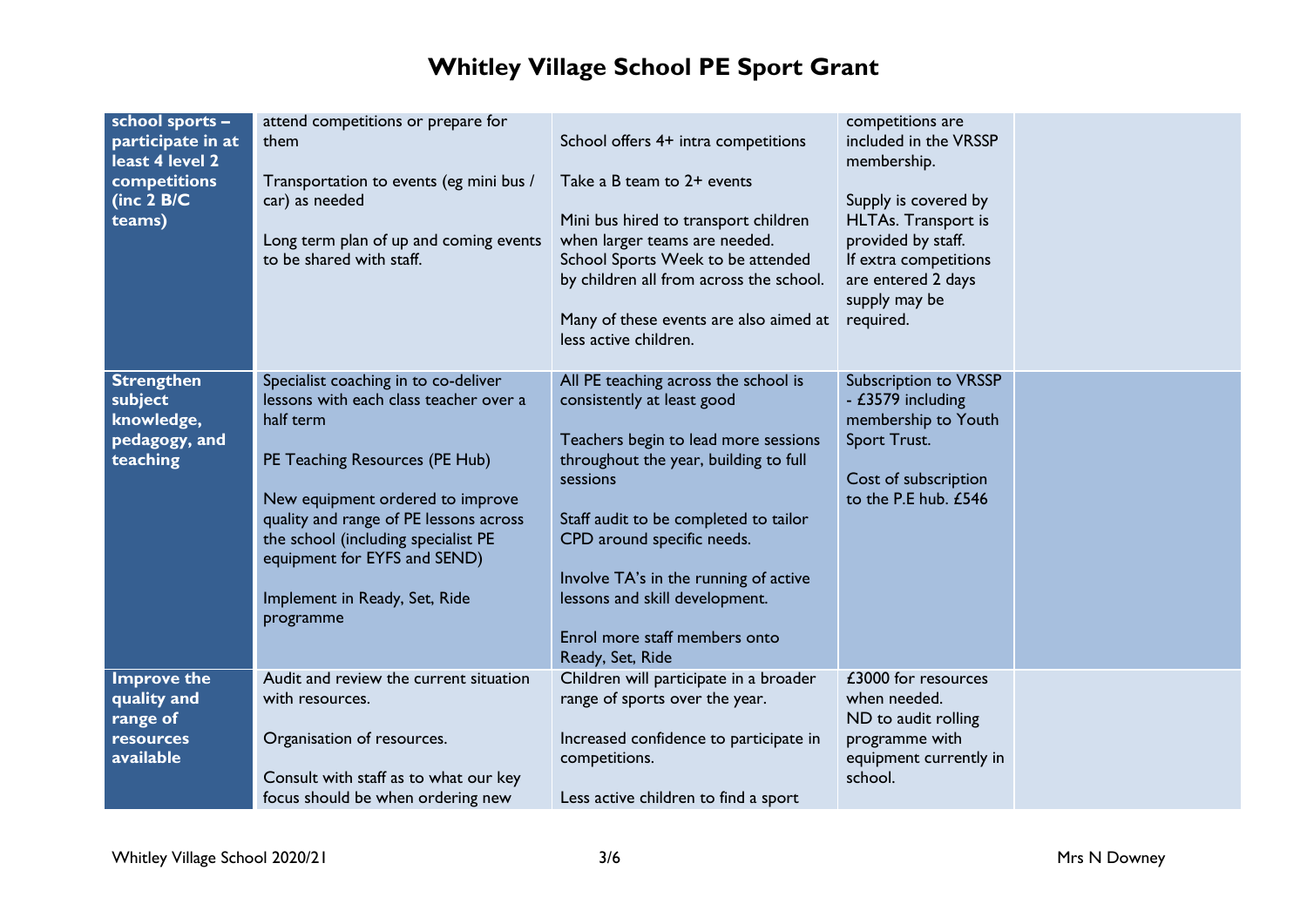|                                                                                                                                                           | resources.                                                                                                                                                                                                               | which appeals to them.                                                                                                                                                                                                                                                                                                                                                                                       | Pupil voice to engage<br>less active children.                                                                       |  |
|-----------------------------------------------------------------------------------------------------------------------------------------------------------|--------------------------------------------------------------------------------------------------------------------------------------------------------------------------------------------------------------------------|--------------------------------------------------------------------------------------------------------------------------------------------------------------------------------------------------------------------------------------------------------------------------------------------------------------------------------------------------------------------------------------------------------------|----------------------------------------------------------------------------------------------------------------------|--|
|                                                                                                                                                           | Ensure all children's needs are being<br>met and opportunities for<br>differentiation through equipment are<br>available.<br>Consider the schools long term P.E plan<br>and order accordingly.                           | Succeed when participating in<br>competitions, both inter and intra.                                                                                                                                                                                                                                                                                                                                         |                                                                                                                      |  |
| <b>Develop young</b><br>leaders 'Sports<br>Crew' by<br>engaging at least<br>10% of children<br>in leading,<br>managing and<br>officiating school<br>games | Yr 6 young leaders to be trained by N<br>Downey (Subject Leader).<br>Yr 6 to engage class members to<br>support them in the running of sports<br>activities.                                                             | Develop the competence, confidence<br>and skills of young leaders.<br>Provide opportunity for additional<br>extra-curricular activities.<br>Y6 Sports Sports Crew to complete<br>training with ND<br>Children to organise competitions in<br>the summer term between classes.                                                                                                                                | Cost of membership<br>to VRSSP<br>Time for SL to<br>complete training with<br>children                               |  |
| <b>Increase</b><br>children's<br>knowledge<br>about leading a<br>healthy life                                                                             | Staff and children to understand the<br>importance of a healthy lifestyle and<br>what this looks like both in and out of<br>school.<br>Improve outdoor areas to encourage all<br>children to engage in active playtimes. | Staff meeting to emphasise the<br>importance of healthy lifestyle and this<br>will then filter down to children and<br>daily life and out of school.<br>Football club to include healthy<br>lifestyle and well being elements.<br>Staff to use the recommended active<br>online activities.<br>Plan with Active Cheshire will<br>incorporate work to promote active<br>lifestyles. Engagement with families. | 5 a day fitness is<br>included in our VRSSP<br>subscription<br>Other online active<br>lessons are free of<br>charge. |  |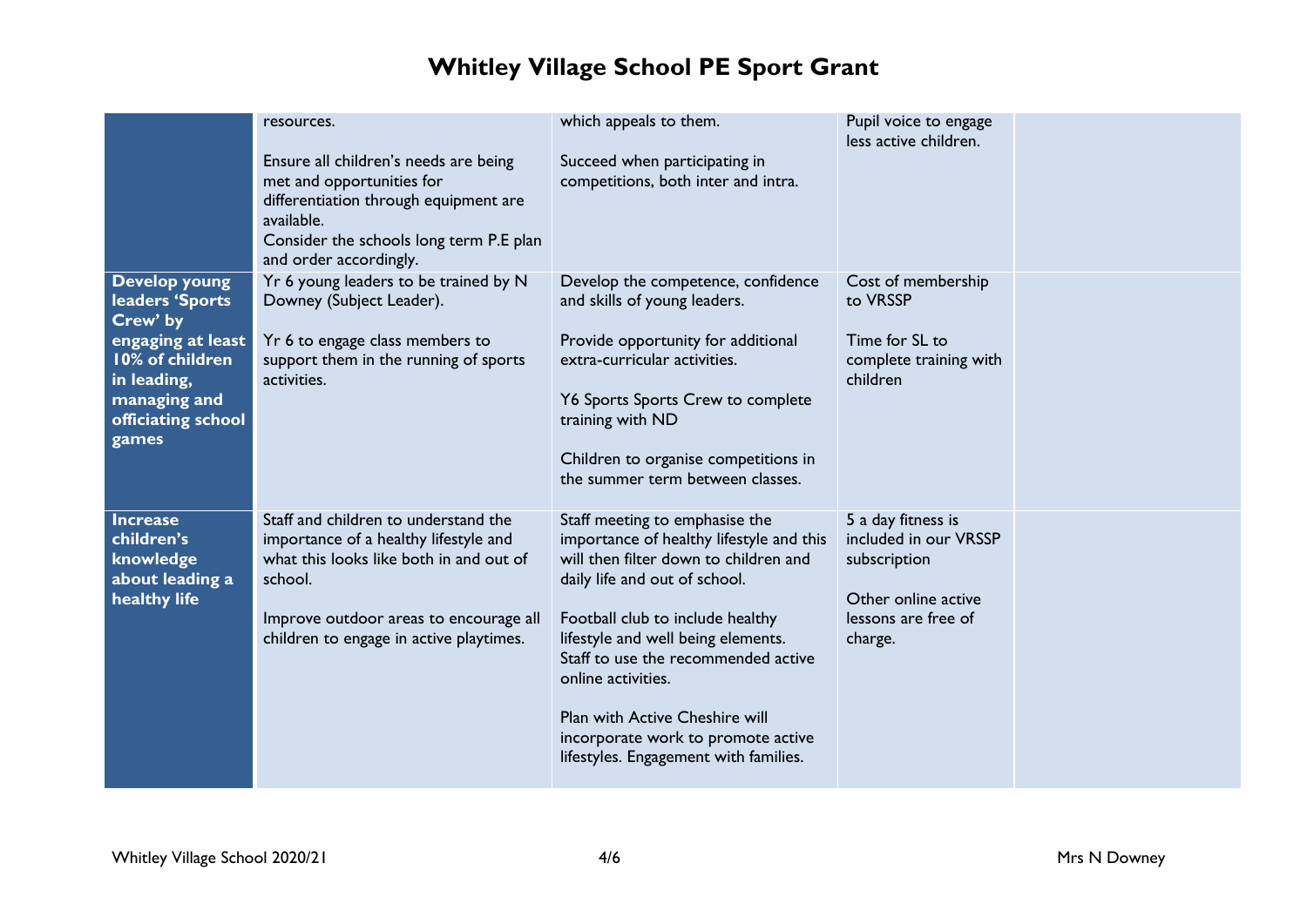| <b>Broaden the</b><br>experiences of<br>children at<br><b>Whitley Village</b><br><b>School</b>                                                                                                    | Children to enter a wider range of<br>sporting events. Orienteering, diamond<br>cricket, tri-golf, OAA, balance festivals<br>All children to be given opportunities to<br>participate in a range of sports in which<br>they can access and chance to succeed<br>no matter their level of ability<br>As part of wellbeing, children to have<br>access to yoga classes<br>Children to extended their learning of<br>sport and P.E beyond the school | Liaise with the VRSSP to specify<br>events which are for less active/B<br>teams/SEND children<br>Children to attend yoga class once<br>every half term<br>Staff to be trained in how to<br>A PE curriculum which is designed to<br>engage all learners and ensure they<br>have the skills and confidence to take<br>part in a wide range of activities<br>Children to attend clubs during half<br>term holidays. These to appeal to our<br>less able, highly skilled and leadership<br>team.<br>We invite children with SEND to<br>attend the Vale Royal School Sport<br>Partnership TOTALSport club which<br>brings together children with similar<br>disabilities and focuses on Paralympic<br>and adapted sports. | Events organised<br>though our<br>subscription to VRSSP.<br>Yoga half termly<br>sessions- £400<br>(resume once safe to<br>do so)                                                                                                                 |  |
|---------------------------------------------------------------------------------------------------------------------------------------------------------------------------------------------------|---------------------------------------------------------------------------------------------------------------------------------------------------------------------------------------------------------------------------------------------------------------------------------------------------------------------------------------------------------------------------------------------------------------------------------------------------|----------------------------------------------------------------------------------------------------------------------------------------------------------------------------------------------------------------------------------------------------------------------------------------------------------------------------------------------------------------------------------------------------------------------------------------------------------------------------------------------------------------------------------------------------------------------------------------------------------------------------------------------------------------------------------------------------------------------|--------------------------------------------------------------------------------------------------------------------------------------------------------------------------------------------------------------------------------------------------|--|
| <b>Improve the</b><br>engagement of<br>all pupils in<br>regular physical<br>activity - the<br><b>Chief Medical</b><br><b>Officer</b><br>guidelines<br>recommend<br>that all children<br>and young | Engage and plan with Active Cheshire.<br><b>Working with VRSSP</b>                                                                                                                                                                                                                                                                                                                                                                                | We have received training regarding<br>the recommended 60 active minutes<br>from Youth Sport Trust & Vale Royal<br>School Sport Partnership.<br>ND to the Active School Planner to<br>create Heatmaps covering all classes<br>and a range of target groups (including<br>least active, gender groups,<br>the<br>disadvantaged etc). The patterns of<br>behaviour shown by the Heatmaps are                                                                                                                                                                                                                                                                                                                           | Membership cost to<br><b>Active Cheshire:</b><br>$£$ 1500 for 5 full days<br>in school working in<br>areas identified as<br>needing development.<br>Cost of Smile for a<br>Mile track around<br>school to ensure that<br>Smile for a Mile is run |  |